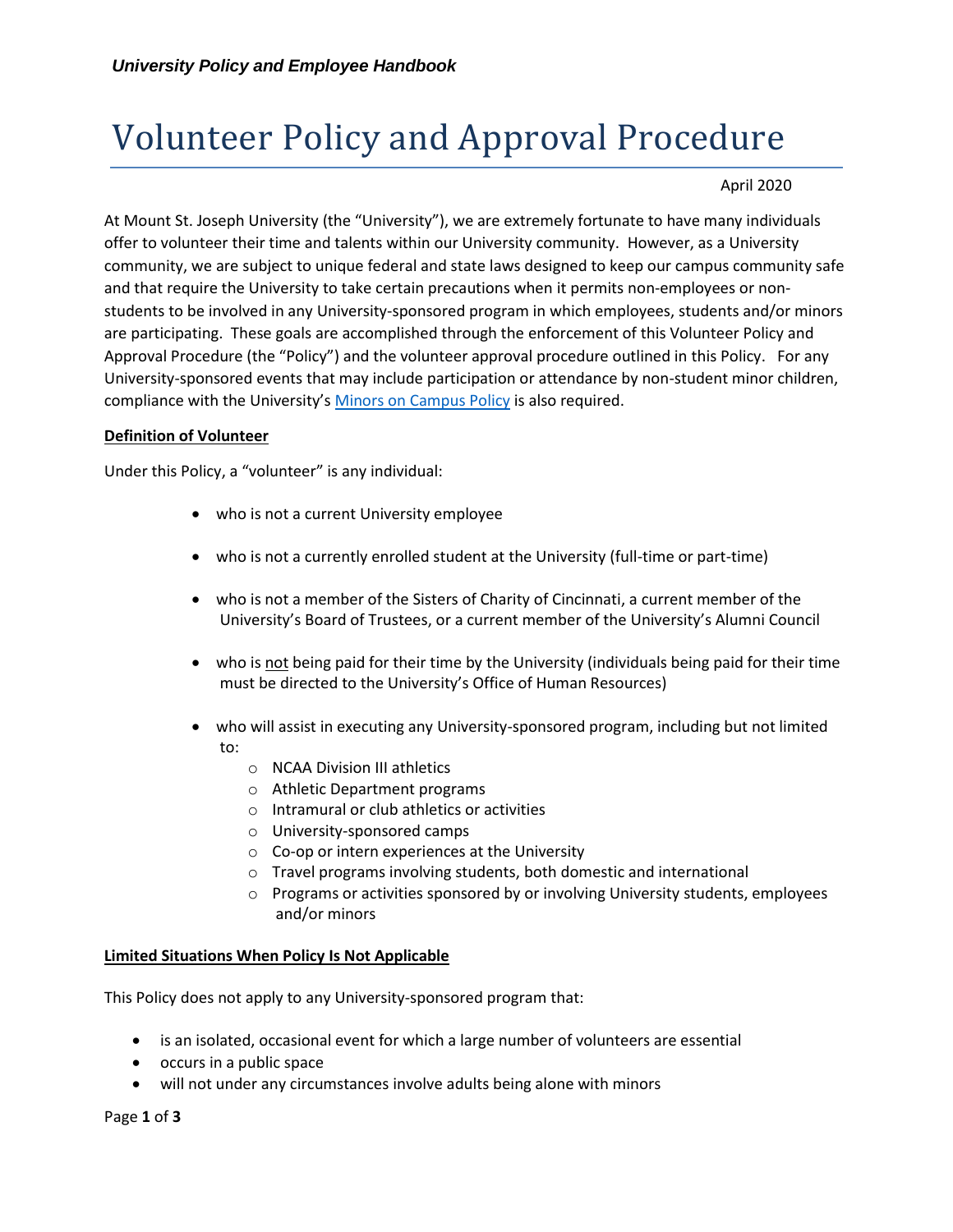- requires volunteers to only work in public space
- will be supervised in its entirety by a University employee
- involves clinical instructors who are employed by a medical facility and are working with students off campus

Examples of the extremely limited situations when this Policy is not applicable include but is not limited to:

- a one-time speaker/presenter on the University's campus during a class or University event
- Homecoming weekend activities
- Community Trick-or-Treat program

All questions about the applicability of this Policy to a particular University-sponsored program should be directed to the University's Office of Human Resources at 513-244-4854.

### **Volunteer Approval Procedure**

The University has adopted the following Volunteer Approval Procedure that must be followed before any potential "volunteer" may participate in any University-sponsored program:

Step 1- Volunteer Application- The University [Volunteer Application](https://mymount.msj.edu/ICS/icsfs/Volunteer_Application_Fillable.pdf?target=0f7dfce9-958b-49df-b890-21d21b9b23eb) must be completed by the potential volunteer and the University employee supervising the University-sponsored program in which the potential volunteer may participate (the "Supervisor"). The completed University Volunteer Application must be submitted to the University's Office of Human Resources for processing.

Step 2- Background Check- After receiving the completed University Volunteer Application, the Office of Human Resources will conduct the potential volunteer's background check. The cost of the background check will be charged to the University school/department/division seeking volunteer approval. The background check for the potential volunteer must be determined to be clear in the sole discretion of the Office of Human Resources.

Step 3- Training and Documentation- If the potential volunteer's background check is clear, the Office of Human Resources will:

- send the potential volunteer an email with the University's on-line training modules that must be completed prior to the volunteer participating in the University-sponsored program
- notify the Supervisor so the Supervisor can send to and obtain from the potential volunteer a signe[d Volunteer Verification Letter](https://mymount.msj.edu/ICS/Info_and_Policies/Employee_Information/Resources_for_Managers.jnz?portlet=Handouts) .

Step 4- Volunteer Approval- After the potential volunteer completes the required on-line training and the Supervisor provides the signed Volunteer Verification Form to the Office of Human Resources, the volunteer receives "approval" from the Office of Human Resources. The Office of Human Resources will create a University identification number for the volunteer and the Supervisor must complete th[e New](https://mymount.msj.edu/ICS/icsfs/New_Hire_Process_Updated_8.30.17.pdf?target=f83cc4aa-c5fb-4c78-8fb7-39742777e027)  [Hire/New Volunteer Form](https://mymount.msj.edu/ICS/icsfs/New_Hire_Process_Updated_8.30.17.pdf?target=f83cc4aa-c5fb-4c78-8fb7-39742777e027) for email through ISS to complete the volunteer approval procedure. Volunteer approval is valid for one calendar year.

The Volunteer Approval Procedure may take several weeks and the timeframe is dependent on multiple factors, including but not limited to the complexity of a potential volunteer's background check